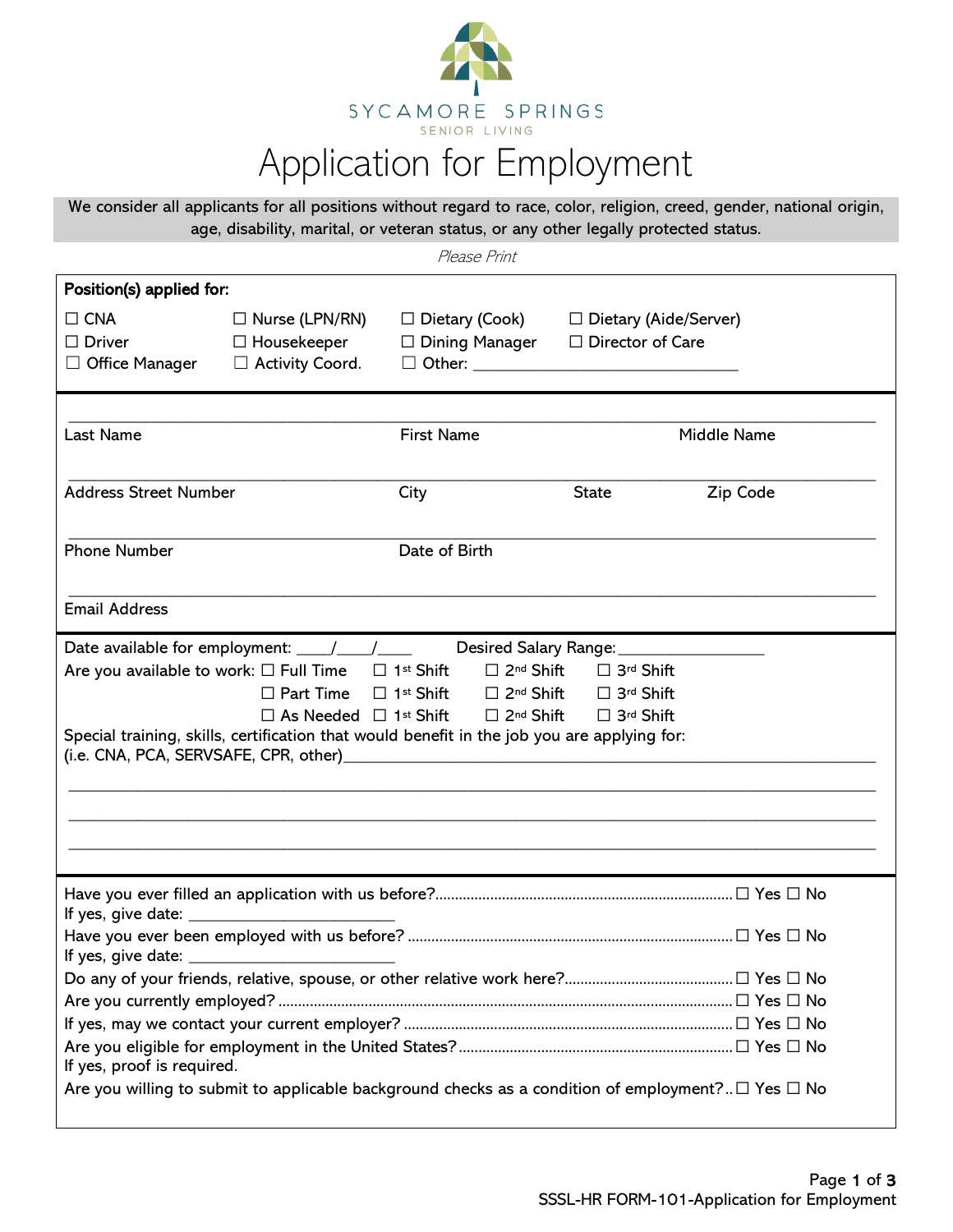# Employment Experience

List most recent employer first

|    | Address:________________________________City: _________________________State: _______Zip: ____________________                                                                                                                 |  |                                                                                                     |  |  |
|----|--------------------------------------------------------------------------------------------------------------------------------------------------------------------------------------------------------------------------------|--|-----------------------------------------------------------------------------------------------------|--|--|
|    |                                                                                                                                                                                                                                |  |                                                                                                     |  |  |
|    |                                                                                                                                                                                                                                |  |                                                                                                     |  |  |
|    |                                                                                                                                                                                                                                |  |                                                                                                     |  |  |
|    |                                                                                                                                                                                                                                |  |                                                                                                     |  |  |
|    |                                                                                                                                                                                                                                |  |                                                                                                     |  |  |
| 2. |                                                                                                                                                                                                                                |  |                                                                                                     |  |  |
|    | Address:_______________________________City: ________________________State: _______Zip: _________________                                                                                                                      |  |                                                                                                     |  |  |
|    |                                                                                                                                                                                                                                |  |                                                                                                     |  |  |
|    |                                                                                                                                                                                                                                |  |                                                                                                     |  |  |
|    |                                                                                                                                                                                                                                |  |                                                                                                     |  |  |
|    |                                                                                                                                                                                                                                |  |                                                                                                     |  |  |
| 3. |                                                                                                                                                                                                                                |  |                                                                                                     |  |  |
|    |                                                                                                                                                                                                                                |  |                                                                                                     |  |  |
|    | Address:_______________________________City: ________________________State: _______Zip: _________________                                                                                                                      |  |                                                                                                     |  |  |
|    |                                                                                                                                                                                                                                |  |                                                                                                     |  |  |
|    | Work Performed: Note and the set of the set of the set of the set of the set of the set of the set of the set of the set of the set of the set of the set of the set of the set of the set of the set of the set of the set of |  |                                                                                                     |  |  |
|    |                                                                                                                                                                                                                                |  |                                                                                                     |  |  |
|    |                                                                                                                                                                                                                                |  |                                                                                                     |  |  |
|    |                                                                                                                                                                                                                                |  |                                                                                                     |  |  |
|    | 4. Employer: 2008 2010 2020 2020 2020 2021 2021 2022 2021 2022 2021 2022 2022 2021 2022 2021 2022 2021 2022 20                                                                                                                 |  |                                                                                                     |  |  |
|    | Address:                                                                                                                                                                                                                       |  | _____________________________City: __________________________State: _______Zip: ___________________ |  |  |
|    |                                                                                                                                                                                                                                |  |                                                                                                     |  |  |
|    |                                                                                                                                                                                                                                |  |                                                                                                     |  |  |
|    |                                                                                                                                                                                                                                |  |                                                                                                     |  |  |